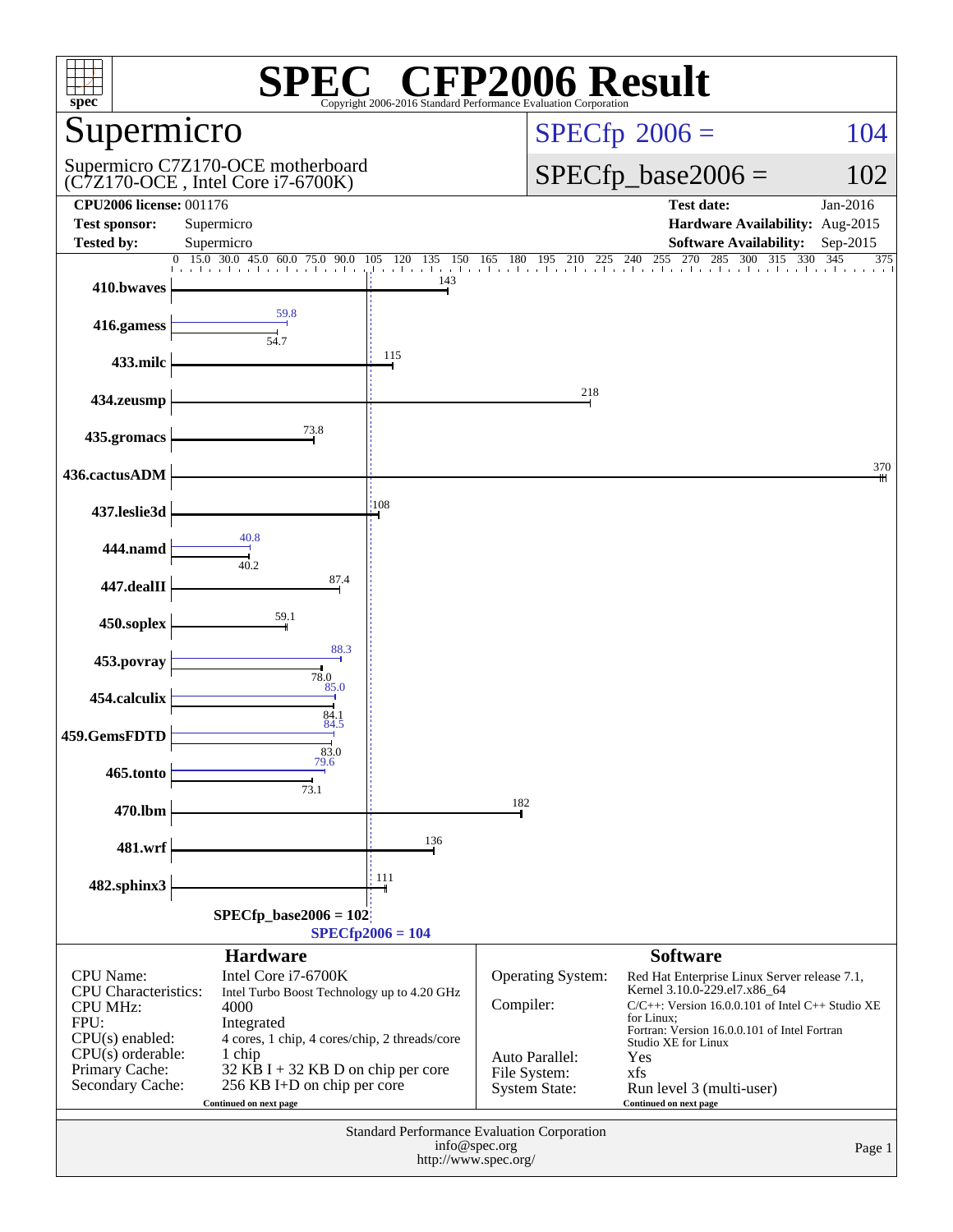

## Supermicro

#### (C7Z170-OCE , Intel Core i7-6700K) Supermicro C7Z170-OCE motherboard

#### $SPECfp2006 = 104$  $SPECfp2006 = 104$

#### $SPECfp\_base2006 =$

| <b>CPU2006 license: 001176</b>       |                                                                                                |                                                            | <b>Test date:</b><br>$Jan-2016$             |
|--------------------------------------|------------------------------------------------------------------------------------------------|------------------------------------------------------------|---------------------------------------------|
| <b>Test sponsor:</b>                 | Supermicro                                                                                     |                                                            | Hardware Availability: Aug-2015             |
| <b>Tested by:</b>                    | Supermicro                                                                                     |                                                            | <b>Software Availability:</b><br>$Sep-2015$ |
| L3 Cache:<br>Other Cache:<br>Memory: | 8 MB I+D on chip per chip<br>None<br>16 GB (4 x 4 GB 1Rx8 PC4-2800R-U, running at 2133<br>MHz) | <b>Base Pointers:</b><br>Peak Pointers:<br>Other Software: | $64$ -bit<br>$32/64$ -bit<br>None           |
| Disk Subsystem:<br>Other Hardware:   | $1 \times 200$ GB SATA III SSD<br>None                                                         |                                                            |                                             |

| <b>Results Table</b>                                                                 |                |              |                |              |                |             |                |              |                |              |                |              |
|--------------------------------------------------------------------------------------|----------------|--------------|----------------|--------------|----------------|-------------|----------------|--------------|----------------|--------------|----------------|--------------|
|                                                                                      | <b>Base</b>    |              |                |              |                | <b>Peak</b> |                |              |                |              |                |              |
| <b>Benchmark</b>                                                                     | <b>Seconds</b> | <b>Ratio</b> | <b>Seconds</b> | <b>Ratio</b> | <b>Seconds</b> | Ratio       | <b>Seconds</b> | <b>Ratio</b> | <b>Seconds</b> | <b>Ratio</b> | <b>Seconds</b> | <b>Ratio</b> |
| 410.bwayes                                                                           | 94.8           | 143          | 94.6           | 144          | 94.8           | 143         | 94.8           | 143          | 94.6           | 144          | 94.8           | 143          |
| 416.gamess                                                                           | 358            | 54.7         | 358            | 54.8         | 358            | 54.7        | 327            | 59.8         | 327            | 59.8         | 327            | 59.8         |
| $433$ .milc                                                                          | 79.8           | 115          | 79.9           | 115          | 79.9           | 115         | 79.8           | 115          | 79.9           | 115          | 79.9           | <b>115</b>   |
| 434.zeusmp                                                                           | 41.8           | 218          | 41.8           | 218          | 41.8           | 218         | 41.8           | 218          | 41.8           | 218          | 41.8           | 218          |
| 435.gromacs                                                                          | 96.7           | 73.8         | 97.0           | 73.6         | 96.5           | 74.0        | 96.7           | 73.8         | 97.0           | 73.6         | 96.5           | 74.0         |
| 436.cactusADM                                                                        | 32.2           | 371          | 32.4           | 368          | 32.3           | 370         | 32.2           | 371          | 32.4           | 368          | 32.3           | <b>370</b>   |
| 437.leslie3d                                                                         | 87.4           | 107          | 87.4           | 108          | 87.3           | 108         | 87.4           | 107          | 87.4           | 108          | 87.3           | 108          |
| 444.namd                                                                             | 200            | 40.2         | 200            | 40.2         | 200            | 40.1        | 196            | 40.9         | 197            | 40.8         | <u>197</u>     | 40.8         |
| 447.dealII                                                                           | 131            | 87.5         | 131            | 87.2         | 131            | 87.4        | 131            | 87.5         | 131            | 87.2         | 131            | 87.4         |
| 450.soplex                                                                           | 139            | 59.9         | 141            | 59.1         | 141            | 59.1        | 139            | 59.9         | 141            | 59.1         | <b>141</b>     | <u>59.1</u>  |
| 453.povray                                                                           | 68.8           | 77.3         | 67.8           | 78.5         | 68.2           | 78.0        | 60.6           | 87.8         | 60.2           | 88.3         | 60.2           | 88.4         |
| 454.calculix                                                                         | 98.0           | 84.2         | 98.1           | 84.1         | 98.0           | 84.1        | 97.0           | 85.0         | 97.3           | 84.7         | 97.1           | 85.0         |
| 459.GemsFDTD                                                                         | 128            | 83.0         | <u>128</u>     | 83.0         | 128            | 82.8        | 126            | 84.5         | 126            | 84.5         | 126            | 84.5         |
| 465.tonto                                                                            | 135            | 73.1         | <u>135</u>     | 73.1         | 135            | 73.0        | 124            | 79.6         | 124            | 79.5         | <u>124</u>     | <u>79.6</u>  |
| 470.1bm                                                                              | 75.7           | 181          | 75.5           | 182          | 75.6           | 182         | 75.7           | 181          | 75.5           | 182          | 75.6           | <u>182</u>   |
| 481.wrf                                                                              | 81.9           | 136          | 82.2           | 136          | 82.0           | 136         | 81.9           | 136          | 82.2           | 136          | 82.0           | <u>136</u>   |
| 482.sphinx3                                                                          | 174            | 112          | 176            | 111          | 176            | 111         | 174            | 112          | 176            | 111          | 176            | 111          |
| $\cdot$ $\cdot$<br>$\sim$ $\sim$<br>- - -<br>$\sim$ $\sim$<br>$\sim$<br>$\cdot$<br>. |                |              |                |              |                |             |                |              |                |              |                |              |

Results appear in the [order in which they were run.](http://www.spec.org/auto/cpu2006/Docs/result-fields.html#RunOrder) Bold underlined text [indicates a median measurement.](http://www.spec.org/auto/cpu2006/Docs/result-fields.html#Median)

#### **[Operating System Notes](http://www.spec.org/auto/cpu2006/Docs/result-fields.html#OperatingSystemNotes)**

Stack size set to unlimited using "ulimit -s unlimited"

#### **[Platform Notes](http://www.spec.org/auto/cpu2006/Docs/result-fields.html#PlatformNotes)**

 As tested, the system used a Supermicro CSE-743TQ-1200B-SQ chassis. The chassis is confugured with a PWS-1K25P-PQ power supply, 1 SNK-P0051AP4 heatsink, as well as 1 FAN-0103L4 rear fan and 2 FAN-0104L4 chassis fan. Sysinfo program /usr/cpu2006/config/sysinfo.rev6914 \$Rev: 6914 \$ \$Date:: 2014-06-25 #\$ e3fbb8667b5a285932ceab81e28219e1 running on C7Z170-01 Thu Jan 7 18:24:11 2016

 This section contains SUT (System Under Test) info as seen by some common utilities. To remove or add to this section, see:

Continued on next page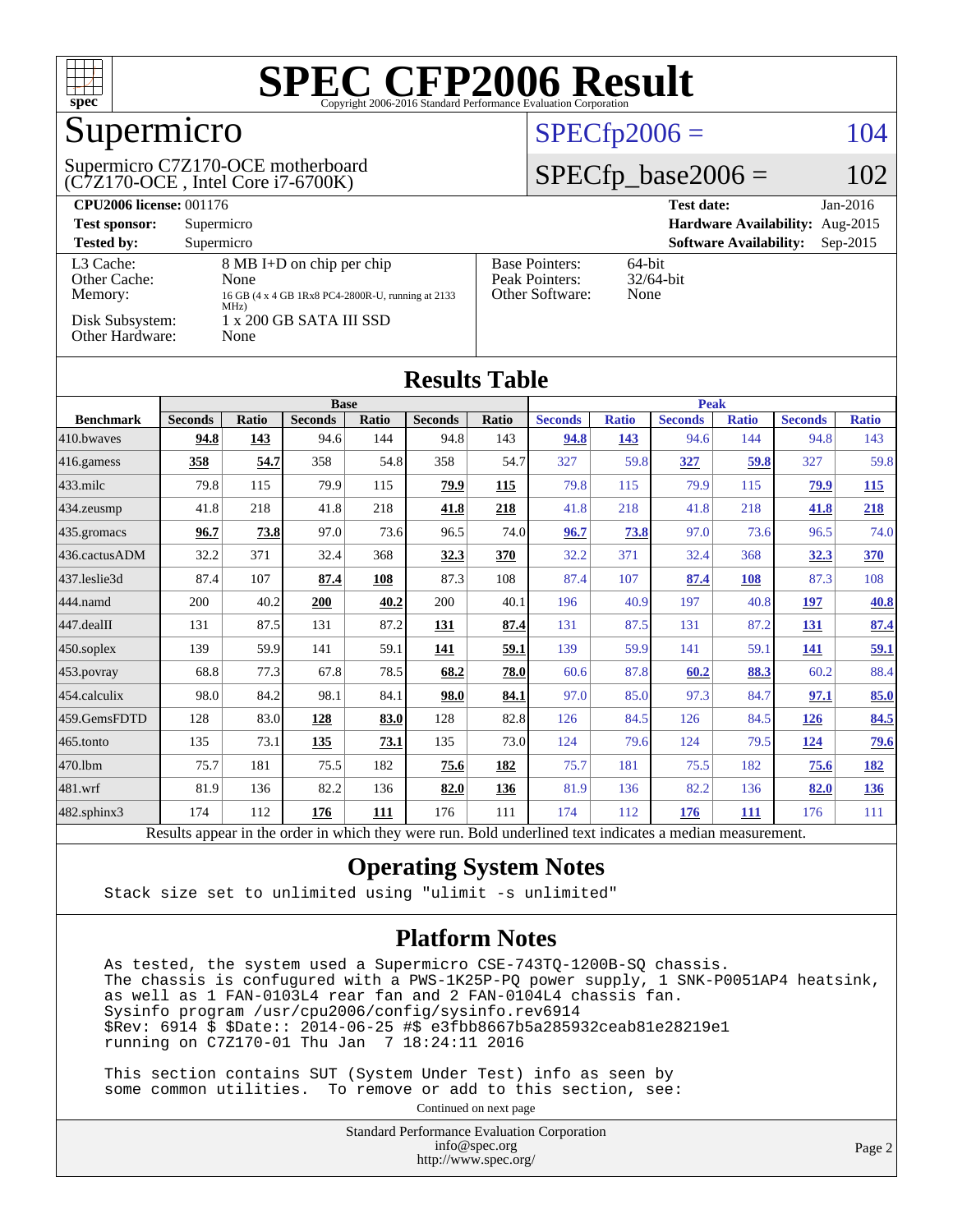

#### Supermicro

 $SPECTp2006 = 104$ 

(C7Z170-OCE , Intel Core i7-6700K) Supermicro C7Z170-OCE motherboard

 $SPECTp\_base2006 = 102$ 

#### **[CPU2006 license:](http://www.spec.org/auto/cpu2006/Docs/result-fields.html#CPU2006license)** 001176 **[Test date:](http://www.spec.org/auto/cpu2006/Docs/result-fields.html#Testdate)** Jan-2016

**[Test sponsor:](http://www.spec.org/auto/cpu2006/Docs/result-fields.html#Testsponsor)** Supermicro **[Hardware Availability:](http://www.spec.org/auto/cpu2006/Docs/result-fields.html#HardwareAvailability)** Aug-2015 **[Tested by:](http://www.spec.org/auto/cpu2006/Docs/result-fields.html#Testedby)** Supermicro **Supermicro [Software Availability:](http://www.spec.org/auto/cpu2006/Docs/result-fields.html#SoftwareAvailability)** Sep-2015

#### **[Platform Notes \(Continued\)](http://www.spec.org/auto/cpu2006/Docs/result-fields.html#PlatformNotes)**

Standard Performance Evaluation Corporation [info@spec.org](mailto:info@spec.org) <http://www.spec.org/cpu2006/Docs/config.html#sysinfo> From /proc/cpuinfo model name : Intel(R) Core(TM) i7-6700K CPU @ 4.00GHz 1 "physical id"s (chips) 8 "processors" cores, siblings (Caution: counting these is hw and system dependent. The following excerpts from /proc/cpuinfo might not be reliable. Use with caution.) cpu cores : 4<br>siblings : 8 siblings physical 0: cores 0 1 2 3 cache size : 8192 KB From /proc/meminfo MemTotal: 16206016 kB<br>HugePages Total: 0 HugePages\_Total: 0 Hugepagesize: 2048 kB From /etc/\*release\* /etc/\*version\* os-release: NAME="Red Hat Enterprise Linux Server" VERSION="7.1 (Maipo)" ID="rhel" ID\_LIKE="fedora" VERSION\_ID="7.1" PRETTY\_NAME="Red Hat Enterprise Linux Server 7.1 (Maipo)" ANSI\_COLOR="0;31" CPE\_NAME="cpe:/o:redhat:enterprise\_linux:7.1:GA:server" redhat-release: Red Hat Enterprise Linux Server release 7.1 (Maipo) system-release: Red Hat Enterprise Linux Server release 7.1 (Maipo) system-release-cpe: cpe:/o:redhat:enterprise\_linux:7.1:ga:server uname -a: Linux C7Z170-01 3.10.0-229.el7.x86\_64 #1 SMP Thu Jan 29 18:37:38 EST 2015 x86\_64 x86\_64 x86\_64 GNU/Linux run-level 3 Jan 7 18:22 SPEC is set to: /usr/cpu2006 Filesystem Type Size Used Avail Use% Mounted on<br>
/dev/sda2 xfs 183G 32G 151G 18% / /dev/sda2 xfs 183G 32G 151G 18% / Additional information from dmidecode: Warning: Use caution when you interpret this section. The 'dmidecode' program reads system data which is "intended to allow hardware to be accurately determined", but the intent may not be met, as there are frequent changes to hardware, firmware, and the "DMTF SMBIOS" standard. BIOS American Megatrends Inc. 1.0 12/14/2015 Memory: 4x 0420 F4-2800C16-4GRK 4 GB 1 rank 2133 MHz Continued on next page

<http://www.spec.org/>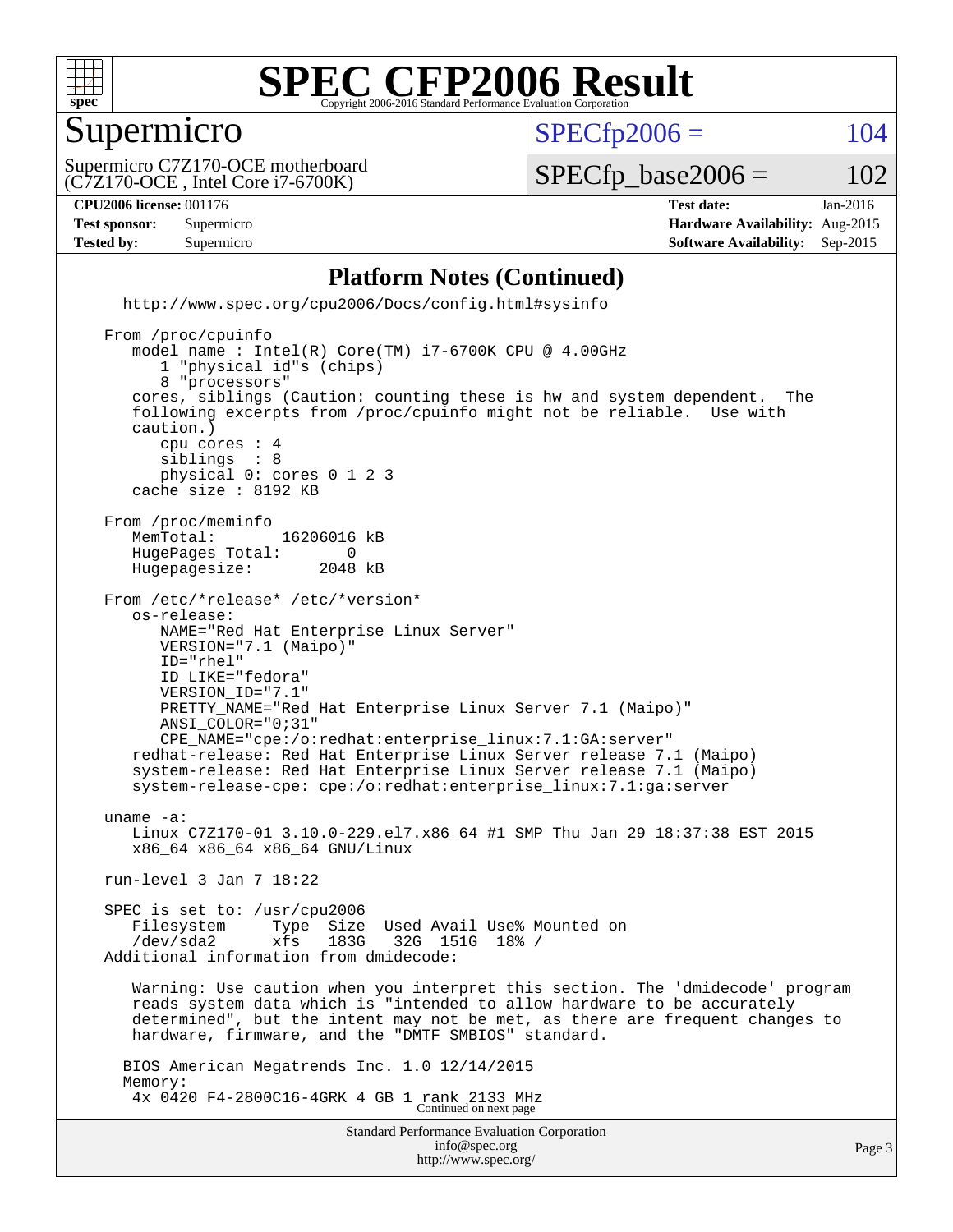

### Supermicro

 $SPECTp2006 = 104$ 

(C7Z170-OCE , Intel Core i7-6700K) Supermicro C7Z170-OCE motherboard

**[CPU2006 license:](http://www.spec.org/auto/cpu2006/Docs/result-fields.html#CPU2006license)** 001176 **[Test date:](http://www.spec.org/auto/cpu2006/Docs/result-fields.html#Testdate)** Jan-2016

 $SPECfp\_base2006 = 102$ 

**[Test sponsor:](http://www.spec.org/auto/cpu2006/Docs/result-fields.html#Testsponsor)** Supermicro **[Hardware Availability:](http://www.spec.org/auto/cpu2006/Docs/result-fields.html#HardwareAvailability)** Aug-2015 **[Tested by:](http://www.spec.org/auto/cpu2006/Docs/result-fields.html#Testedby)** Supermicro **Supermicro [Software Availability:](http://www.spec.org/auto/cpu2006/Docs/result-fields.html#SoftwareAvailability)** Sep-2015

#### **[Platform Notes \(Continued\)](http://www.spec.org/auto/cpu2006/Docs/result-fields.html#PlatformNotes)**

(End of data from sysinfo program)

#### **[General Notes](http://www.spec.org/auto/cpu2006/Docs/result-fields.html#GeneralNotes)**

Environment variables set by runspec before the start of the run: KMP\_AFFINITY = "granularity=fine,compact,1,0" LD\_LIBRARY\_PATH = "/usr/cpu2006/libs/32:/usr/cpu2006/libs/64:/usr/cpu2006/sh" OMP\_NUM\_THREADS = "4"

 Binaries compiled on a system with 1x Intel Core i5-4670K CPU + 32GB memory using RedHat EL 7.1 Transparent Huge Pages enabled with: echo always > /sys/kernel/mm/transparent\_hugepage/enabled

#### **[Base Compiler Invocation](http://www.spec.org/auto/cpu2006/Docs/result-fields.html#BaseCompilerInvocation)**

 $C$  benchmarks:<br>icc  $-m64$ 

[C++ benchmarks:](http://www.spec.org/auto/cpu2006/Docs/result-fields.html#CXXbenchmarks) [icpc -m64](http://www.spec.org/cpu2006/results/res2016q1/cpu2006-20160108-38632.flags.html#user_CXXbase_intel_icpc_64bit_bedb90c1146cab66620883ef4f41a67e)

[Fortran benchmarks](http://www.spec.org/auto/cpu2006/Docs/result-fields.html#Fortranbenchmarks): [ifort -m64](http://www.spec.org/cpu2006/results/res2016q1/cpu2006-20160108-38632.flags.html#user_FCbase_intel_ifort_64bit_ee9d0fb25645d0210d97eb0527dcc06e)

[Benchmarks using both Fortran and C](http://www.spec.org/auto/cpu2006/Docs/result-fields.html#BenchmarksusingbothFortranandC): [icc -m64](http://www.spec.org/cpu2006/results/res2016q1/cpu2006-20160108-38632.flags.html#user_CC_FCbase_intel_icc_64bit_0b7121f5ab7cfabee23d88897260401c) [ifort -m64](http://www.spec.org/cpu2006/results/res2016q1/cpu2006-20160108-38632.flags.html#user_CC_FCbase_intel_ifort_64bit_ee9d0fb25645d0210d97eb0527dcc06e)

### **[Base Portability Flags](http://www.spec.org/auto/cpu2006/Docs/result-fields.html#BasePortabilityFlags)**

| 410.bwaves: -DSPEC CPU LP64                |  |
|--------------------------------------------|--|
| 416.gamess: -DSPEC_CPU_LP64                |  |
| 433.milc: -DSPEC CPU LP64                  |  |
| 434.zeusmp: -DSPEC_CPU_LP64                |  |
| 435.gromacs: -DSPEC_CPU_LP64 -nofor_main   |  |
| 436.cactusADM: -DSPEC_CPU_LP64 -nofor_main |  |
| 437.leslie3d: -DSPEC CPU LP64              |  |
| 444.namd: -DSPEC CPU LP64                  |  |
| 447.dealII: -DSPEC CPU LP64                |  |
| 450.soplex: -DSPEC_CPU_LP64                |  |
| 453.povray: -DSPEC_CPU_LP64                |  |
| 454.calculix: -DSPEC CPU LP64 -nofor main  |  |
| 459. GemsFDTD: - DSPEC CPU LP64            |  |
| 465.tonto: - DSPEC_CPU_LP64                |  |
| 470.1bm: - DSPEC CPU LP64                  |  |

Continued on next page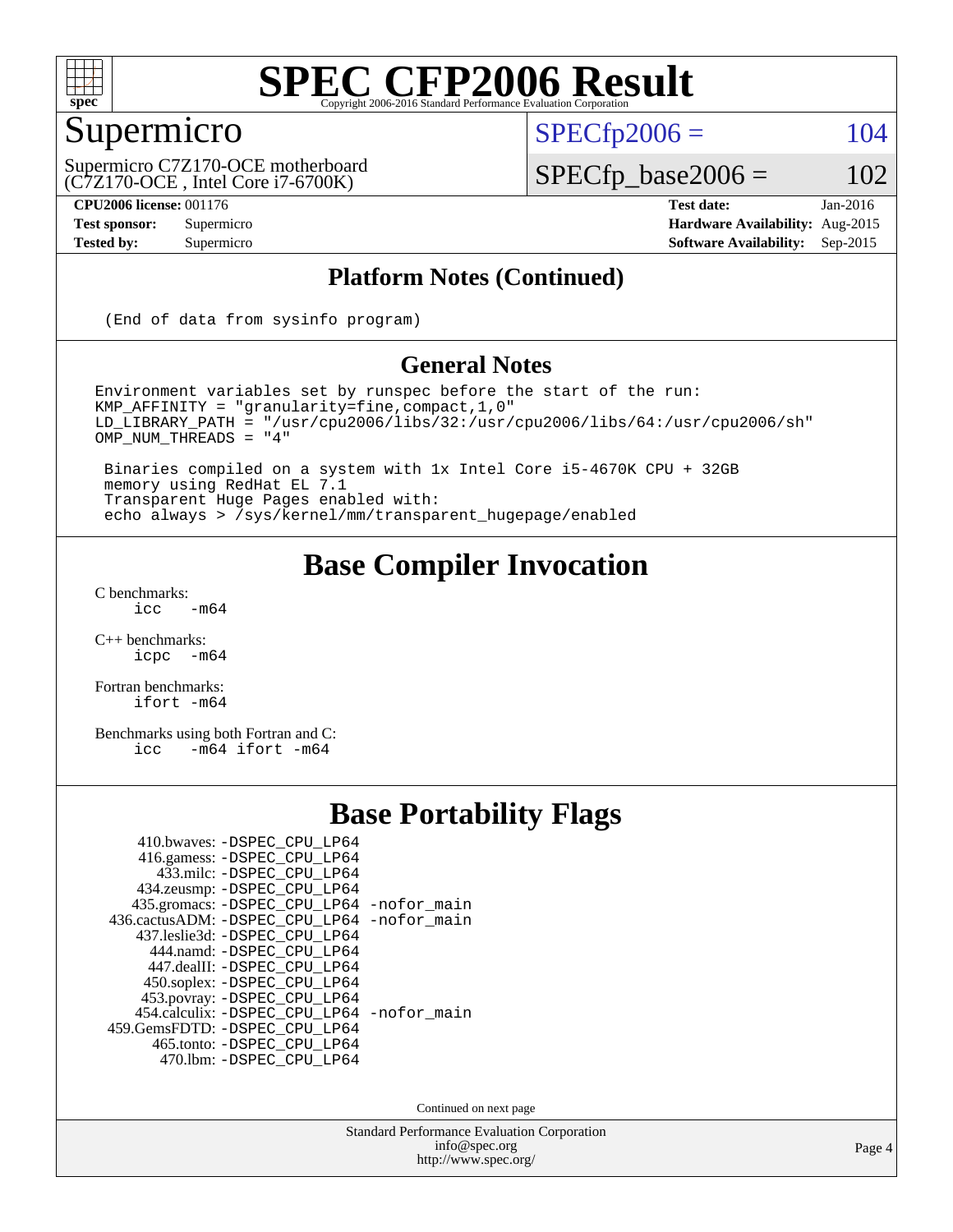

#### Supermicro

 $SPECTp2006 = 104$ 

(C7Z170-OCE , Intel Core i7-6700K) Supermicro C7Z170-OCE motherboard  $SPECTp\_base2006 = 102$ 

**[CPU2006 license:](http://www.spec.org/auto/cpu2006/Docs/result-fields.html#CPU2006license)** 001176 **[Test date:](http://www.spec.org/auto/cpu2006/Docs/result-fields.html#Testdate)** Jan-2016 **[Test sponsor:](http://www.spec.org/auto/cpu2006/Docs/result-fields.html#Testsponsor)** Supermicro **[Hardware Availability:](http://www.spec.org/auto/cpu2006/Docs/result-fields.html#HardwareAvailability)** Aug-2015 **[Tested by:](http://www.spec.org/auto/cpu2006/Docs/result-fields.html#Testedby)** Supermicro **[Software Availability:](http://www.spec.org/auto/cpu2006/Docs/result-fields.html#SoftwareAvailability)** Sep-2015

### **[Base Portability Flags \(Continued\)](http://www.spec.org/auto/cpu2006/Docs/result-fields.html#BasePortabilityFlags)**

 481.wrf: [-DSPEC\\_CPU\\_LP64](http://www.spec.org/cpu2006/results/res2016q1/cpu2006-20160108-38632.flags.html#suite_basePORTABILITY481_wrf_DSPEC_CPU_LP64) [-DSPEC\\_CPU\\_CASE\\_FLAG](http://www.spec.org/cpu2006/results/res2016q1/cpu2006-20160108-38632.flags.html#b481.wrf_baseCPORTABILITY_DSPEC_CPU_CASE_FLAG) [-DSPEC\\_CPU\\_LINUX](http://www.spec.org/cpu2006/results/res2016q1/cpu2006-20160108-38632.flags.html#b481.wrf_baseCPORTABILITY_DSPEC_CPU_LINUX) 482.sphinx3: [-DSPEC\\_CPU\\_LP64](http://www.spec.org/cpu2006/results/res2016q1/cpu2006-20160108-38632.flags.html#suite_basePORTABILITY482_sphinx3_DSPEC_CPU_LP64)

### **[Base Optimization Flags](http://www.spec.org/auto/cpu2006/Docs/result-fields.html#BaseOptimizationFlags)**

[C benchmarks](http://www.spec.org/auto/cpu2006/Docs/result-fields.html#Cbenchmarks): [-xCORE-AVX2](http://www.spec.org/cpu2006/results/res2016q1/cpu2006-20160108-38632.flags.html#user_CCbase_f-xAVX2_5f5fc0cbe2c9f62c816d3e45806c70d7) [-ipo](http://www.spec.org/cpu2006/results/res2016q1/cpu2006-20160108-38632.flags.html#user_CCbase_f-ipo) [-O3](http://www.spec.org/cpu2006/results/res2016q1/cpu2006-20160108-38632.flags.html#user_CCbase_f-O3) [-no-prec-div](http://www.spec.org/cpu2006/results/res2016q1/cpu2006-20160108-38632.flags.html#user_CCbase_f-no-prec-div) [-parallel](http://www.spec.org/cpu2006/results/res2016q1/cpu2006-20160108-38632.flags.html#user_CCbase_f-parallel) [-opt-prefetch](http://www.spec.org/cpu2006/results/res2016q1/cpu2006-20160108-38632.flags.html#user_CCbase_f-opt-prefetch) [-ansi-alias](http://www.spec.org/cpu2006/results/res2016q1/cpu2006-20160108-38632.flags.html#user_CCbase_f-ansi-alias) [C++ benchmarks:](http://www.spec.org/auto/cpu2006/Docs/result-fields.html#CXXbenchmarks) [-xCORE-AVX2](http://www.spec.org/cpu2006/results/res2016q1/cpu2006-20160108-38632.flags.html#user_CXXbase_f-xAVX2_5f5fc0cbe2c9f62c816d3e45806c70d7) [-ipo](http://www.spec.org/cpu2006/results/res2016q1/cpu2006-20160108-38632.flags.html#user_CXXbase_f-ipo) [-O3](http://www.spec.org/cpu2006/results/res2016q1/cpu2006-20160108-38632.flags.html#user_CXXbase_f-O3) [-no-prec-div](http://www.spec.org/cpu2006/results/res2016q1/cpu2006-20160108-38632.flags.html#user_CXXbase_f-no-prec-div) [-opt-prefetch](http://www.spec.org/cpu2006/results/res2016q1/cpu2006-20160108-38632.flags.html#user_CXXbase_f-opt-prefetch) [-ansi-alias](http://www.spec.org/cpu2006/results/res2016q1/cpu2006-20160108-38632.flags.html#user_CXXbase_f-ansi-alias)

[Fortran benchmarks](http://www.spec.org/auto/cpu2006/Docs/result-fields.html#Fortranbenchmarks): [-xCORE-AVX2](http://www.spec.org/cpu2006/results/res2016q1/cpu2006-20160108-38632.flags.html#user_FCbase_f-xAVX2_5f5fc0cbe2c9f62c816d3e45806c70d7) [-ipo](http://www.spec.org/cpu2006/results/res2016q1/cpu2006-20160108-38632.flags.html#user_FCbase_f-ipo) [-O3](http://www.spec.org/cpu2006/results/res2016q1/cpu2006-20160108-38632.flags.html#user_FCbase_f-O3) [-no-prec-div](http://www.spec.org/cpu2006/results/res2016q1/cpu2006-20160108-38632.flags.html#user_FCbase_f-no-prec-div) [-parallel](http://www.spec.org/cpu2006/results/res2016q1/cpu2006-20160108-38632.flags.html#user_FCbase_f-parallel) [-opt-prefetch](http://www.spec.org/cpu2006/results/res2016q1/cpu2006-20160108-38632.flags.html#user_FCbase_f-opt-prefetch)

[Benchmarks using both Fortran and C](http://www.spec.org/auto/cpu2006/Docs/result-fields.html#BenchmarksusingbothFortranandC): [-xCORE-AVX2](http://www.spec.org/cpu2006/results/res2016q1/cpu2006-20160108-38632.flags.html#user_CC_FCbase_f-xAVX2_5f5fc0cbe2c9f62c816d3e45806c70d7) [-ipo](http://www.spec.org/cpu2006/results/res2016q1/cpu2006-20160108-38632.flags.html#user_CC_FCbase_f-ipo) [-O3](http://www.spec.org/cpu2006/results/res2016q1/cpu2006-20160108-38632.flags.html#user_CC_FCbase_f-O3) [-no-prec-div](http://www.spec.org/cpu2006/results/res2016q1/cpu2006-20160108-38632.flags.html#user_CC_FCbase_f-no-prec-div) [-parallel](http://www.spec.org/cpu2006/results/res2016q1/cpu2006-20160108-38632.flags.html#user_CC_FCbase_f-parallel) [-opt-prefetch](http://www.spec.org/cpu2006/results/res2016q1/cpu2006-20160108-38632.flags.html#user_CC_FCbase_f-opt-prefetch) [-ansi-alias](http://www.spec.org/cpu2006/results/res2016q1/cpu2006-20160108-38632.flags.html#user_CC_FCbase_f-ansi-alias)

### **[Peak Compiler Invocation](http://www.spec.org/auto/cpu2006/Docs/result-fields.html#PeakCompilerInvocation)**

[C benchmarks](http://www.spec.org/auto/cpu2006/Docs/result-fields.html#Cbenchmarks):  $\text{icc}$   $-\text{m64}$ 

[C++ benchmarks:](http://www.spec.org/auto/cpu2006/Docs/result-fields.html#CXXbenchmarks) [icpc -m64](http://www.spec.org/cpu2006/results/res2016q1/cpu2006-20160108-38632.flags.html#user_CXXpeak_intel_icpc_64bit_bedb90c1146cab66620883ef4f41a67e)

[Fortran benchmarks](http://www.spec.org/auto/cpu2006/Docs/result-fields.html#Fortranbenchmarks): [ifort -m64](http://www.spec.org/cpu2006/results/res2016q1/cpu2006-20160108-38632.flags.html#user_FCpeak_intel_ifort_64bit_ee9d0fb25645d0210d97eb0527dcc06e)

[Benchmarks using both Fortran and C](http://www.spec.org/auto/cpu2006/Docs/result-fields.html#BenchmarksusingbothFortranandC):<br>icc -m64 if ort -m64  $-m64$  ifort  $-m64$ 

### **[Peak Portability Flags](http://www.spec.org/auto/cpu2006/Docs/result-fields.html#PeakPortabilityFlags)**

Same as Base Portability Flags

### **[Peak Optimization Flags](http://www.spec.org/auto/cpu2006/Docs/result-fields.html#PeakOptimizationFlags)**

[C benchmarks](http://www.spec.org/auto/cpu2006/Docs/result-fields.html#Cbenchmarks):

Continued on next page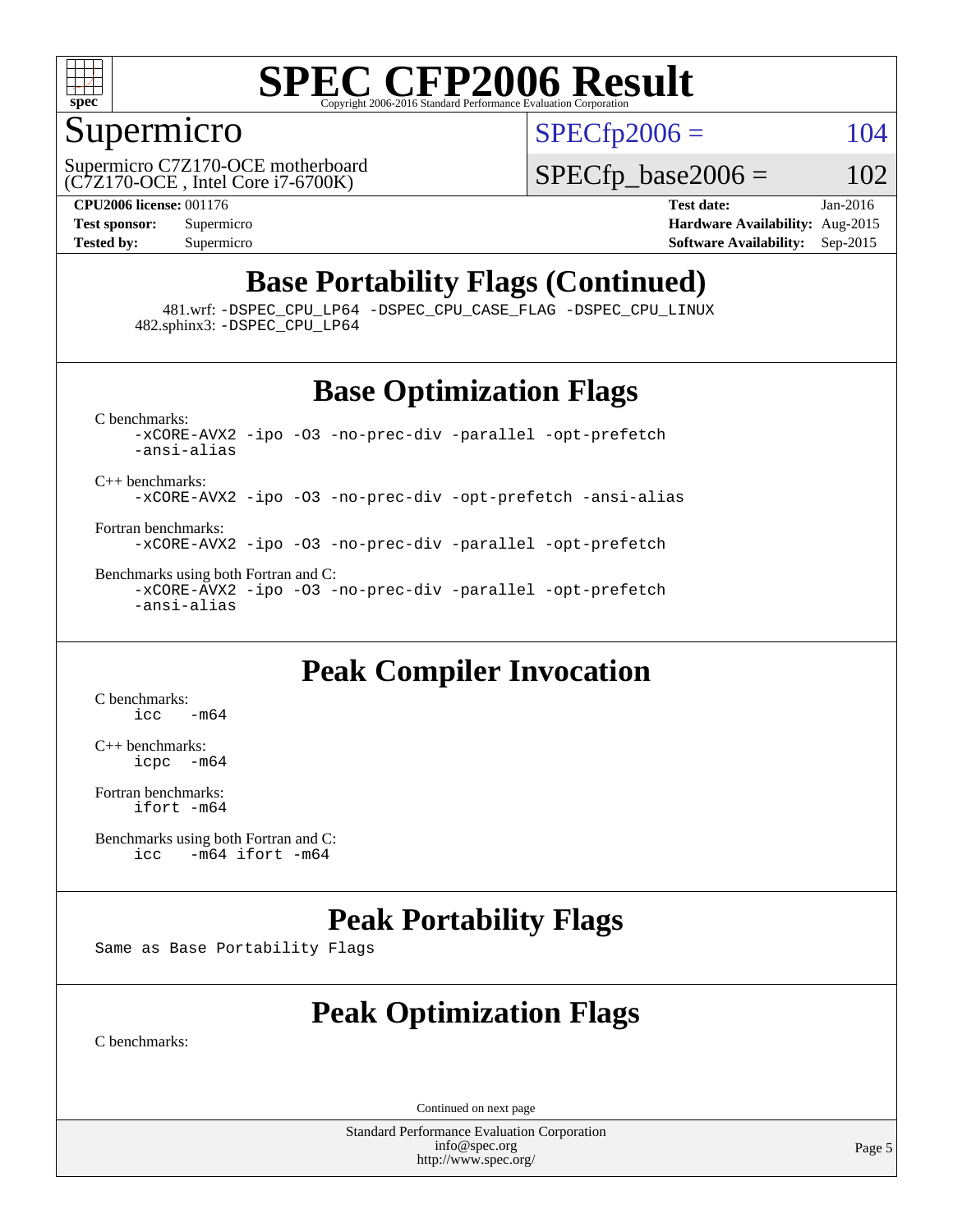

Supermicro

 $SPECTp2006 = 104$ 

(C7Z170-OCE , Intel Core i7-6700K) Supermicro C7Z170-OCE motherboard  $SPECTp\_base2006 = 102$ 

**[Tested by:](http://www.spec.org/auto/cpu2006/Docs/result-fields.html#Testedby)** Supermicro **[Software Availability:](http://www.spec.org/auto/cpu2006/Docs/result-fields.html#SoftwareAvailability)** Sep-2015

**[CPU2006 license:](http://www.spec.org/auto/cpu2006/Docs/result-fields.html#CPU2006license)** 001176 **[Test date:](http://www.spec.org/auto/cpu2006/Docs/result-fields.html#Testdate)** Jan-2016 **[Test sponsor:](http://www.spec.org/auto/cpu2006/Docs/result-fields.html#Testsponsor)** Supermicro **[Hardware Availability:](http://www.spec.org/auto/cpu2006/Docs/result-fields.html#HardwareAvailability)** Aug-2015

### **[Peak Optimization Flags \(Continued\)](http://www.spec.org/auto/cpu2006/Docs/result-fields.html#PeakOptimizationFlags)**

433.milc: basepeak = yes

 $470$ .lbm: basepeak = yes

 $482$ .sphinx3: basepeak = yes

[C++ benchmarks:](http://www.spec.org/auto/cpu2006/Docs/result-fields.html#CXXbenchmarks)

 444.namd: [-xCORE-AVX2](http://www.spec.org/cpu2006/results/res2016q1/cpu2006-20160108-38632.flags.html#user_peakPASS2_CXXFLAGSPASS2_LDFLAGS444_namd_f-xAVX2_5f5fc0cbe2c9f62c816d3e45806c70d7)(pass 2) [-prof-gen:threadsafe](http://www.spec.org/cpu2006/results/res2016q1/cpu2006-20160108-38632.flags.html#user_peakPASS1_CXXFLAGSPASS1_LDFLAGS444_namd_prof_gen_21a26eb79f378b550acd7bec9fe4467a)(pass 1) [-ipo](http://www.spec.org/cpu2006/results/res2016q1/cpu2006-20160108-38632.flags.html#user_peakPASS2_CXXFLAGSPASS2_LDFLAGS444_namd_f-ipo)(pass 2) [-O3](http://www.spec.org/cpu2006/results/res2016q1/cpu2006-20160108-38632.flags.html#user_peakPASS2_CXXFLAGSPASS2_LDFLAGS444_namd_f-O3)(pass 2) [-no-prec-div](http://www.spec.org/cpu2006/results/res2016q1/cpu2006-20160108-38632.flags.html#user_peakPASS2_CXXFLAGSPASS2_LDFLAGS444_namd_f-no-prec-div)(pass 2) [-par-num-threads=1](http://www.spec.org/cpu2006/results/res2016q1/cpu2006-20160108-38632.flags.html#user_peakPASS1_CXXFLAGSPASS1_LDFLAGS444_namd_par_num_threads_786a6ff141b4e9e90432e998842df6c2)(pass 1) [-prof-use](http://www.spec.org/cpu2006/results/res2016q1/cpu2006-20160108-38632.flags.html#user_peakPASS2_CXXFLAGSPASS2_LDFLAGS444_namd_prof_use_bccf7792157ff70d64e32fe3e1250b55)(pass 2) [-fno-alias](http://www.spec.org/cpu2006/results/res2016q1/cpu2006-20160108-38632.flags.html#user_peakCXXOPTIMIZEOPTIMIZE444_namd_f-no-alias_694e77f6c5a51e658e82ccff53a9e63a) [-auto-ilp32](http://www.spec.org/cpu2006/results/res2016q1/cpu2006-20160108-38632.flags.html#user_peakCXXOPTIMIZE444_namd_f-auto-ilp32)

447.dealII: basepeak = yes

 $450$ .soplex: basepeak = yes

 453.povray: [-xCORE-AVX2](http://www.spec.org/cpu2006/results/res2016q1/cpu2006-20160108-38632.flags.html#user_peakPASS2_CXXFLAGSPASS2_LDFLAGS453_povray_f-xAVX2_5f5fc0cbe2c9f62c816d3e45806c70d7)(pass 2) [-prof-gen:threadsafe](http://www.spec.org/cpu2006/results/res2016q1/cpu2006-20160108-38632.flags.html#user_peakPASS1_CXXFLAGSPASS1_LDFLAGS453_povray_prof_gen_21a26eb79f378b550acd7bec9fe4467a)(pass 1)  $-ipo(pass 2) -\overline{O3(pass 2)}$  $-ipo(pass 2) -\overline{O3(pass 2)}$  [-no-prec-div](http://www.spec.org/cpu2006/results/res2016q1/cpu2006-20160108-38632.flags.html#user_peakPASS2_CXXFLAGSPASS2_LDFLAGS453_povray_f-no-prec-div)(pass 2) [-par-num-threads=1](http://www.spec.org/cpu2006/results/res2016q1/cpu2006-20160108-38632.flags.html#user_peakPASS1_CXXFLAGSPASS1_LDFLAGS453_povray_par_num_threads_786a6ff141b4e9e90432e998842df6c2)(pass 1) [-prof-use](http://www.spec.org/cpu2006/results/res2016q1/cpu2006-20160108-38632.flags.html#user_peakPASS2_CXXFLAGSPASS2_LDFLAGS453_povray_prof_use_bccf7792157ff70d64e32fe3e1250b55)(pass 2) [-unroll4](http://www.spec.org/cpu2006/results/res2016q1/cpu2006-20160108-38632.flags.html#user_peakCXXOPTIMIZE453_povray_f-unroll_4e5e4ed65b7fd20bdcd365bec371b81f) [-ansi-alias](http://www.spec.org/cpu2006/results/res2016q1/cpu2006-20160108-38632.flags.html#user_peakCXXOPTIMIZE453_povray_f-ansi-alias)

[Fortran benchmarks](http://www.spec.org/auto/cpu2006/Docs/result-fields.html#Fortranbenchmarks):

```
410.bwaves: basepeak = yes 416.gamess: -xCORE-AVX2(pass 2) -prof-gen:threadsafe(pass 1)
          -i\text{po}(pass 2) -\tilde{O}3(pass 2)-no-prec-div(pass 2)
          -par-num-threads=1(pass 1) -prof-use(pass 2) -unroll2
          -inline-level=0 -scalar-rep-
```
434.zeusmp: basepeak = yes

437.leslie3d: basepeak = yes

 459.GemsFDTD: [-xCORE-AVX2](http://www.spec.org/cpu2006/results/res2016q1/cpu2006-20160108-38632.flags.html#user_peakPASS2_FFLAGSPASS2_LDFLAGS459_GemsFDTD_f-xAVX2_5f5fc0cbe2c9f62c816d3e45806c70d7)(pass 2) [-prof-gen:threadsafe](http://www.spec.org/cpu2006/results/res2016q1/cpu2006-20160108-38632.flags.html#user_peakPASS1_FFLAGSPASS1_LDFLAGS459_GemsFDTD_prof_gen_21a26eb79f378b550acd7bec9fe4467a)(pass 1) [-ipo](http://www.spec.org/cpu2006/results/res2016q1/cpu2006-20160108-38632.flags.html#user_peakPASS2_FFLAGSPASS2_LDFLAGS459_GemsFDTD_f-ipo)(pass 2) [-O3](http://www.spec.org/cpu2006/results/res2016q1/cpu2006-20160108-38632.flags.html#user_peakPASS2_FFLAGSPASS2_LDFLAGS459_GemsFDTD_f-O3)(pass 2) [-no-prec-div](http://www.spec.org/cpu2006/results/res2016q1/cpu2006-20160108-38632.flags.html#user_peakPASS2_FFLAGSPASS2_LDFLAGS459_GemsFDTD_f-no-prec-div)(pass 2) [-par-num-threads=1](http://www.spec.org/cpu2006/results/res2016q1/cpu2006-20160108-38632.flags.html#user_peakPASS1_FFLAGSPASS1_LDFLAGS459_GemsFDTD_par_num_threads_786a6ff141b4e9e90432e998842df6c2)(pass 1) [-prof-use](http://www.spec.org/cpu2006/results/res2016q1/cpu2006-20160108-38632.flags.html#user_peakPASS2_FFLAGSPASS2_LDFLAGS459_GemsFDTD_prof_use_bccf7792157ff70d64e32fe3e1250b55)(pass 2) [-unroll2](http://www.spec.org/cpu2006/results/res2016q1/cpu2006-20160108-38632.flags.html#user_peakOPTIMIZE459_GemsFDTD_f-unroll_784dae83bebfb236979b41d2422d7ec2) [-inline-level=0](http://www.spec.org/cpu2006/results/res2016q1/cpu2006-20160108-38632.flags.html#user_peakOPTIMIZE459_GemsFDTD_f-inline-level_318d07a09274ad25e8d15dbfaa68ba50) [-opt-prefetch](http://www.spec.org/cpu2006/results/res2016q1/cpu2006-20160108-38632.flags.html#user_peakOPTIMIZE459_GemsFDTD_f-opt-prefetch) [-parallel](http://www.spec.org/cpu2006/results/res2016q1/cpu2006-20160108-38632.flags.html#user_peakOPTIMIZE459_GemsFDTD_f-parallel)

 465.tonto: [-xCORE-AVX2](http://www.spec.org/cpu2006/results/res2016q1/cpu2006-20160108-38632.flags.html#user_peakPASS2_FFLAGSPASS2_LDFLAGS465_tonto_f-xAVX2_5f5fc0cbe2c9f62c816d3e45806c70d7)(pass 2) [-prof-gen:threadsafe](http://www.spec.org/cpu2006/results/res2016q1/cpu2006-20160108-38632.flags.html#user_peakPASS1_FFLAGSPASS1_LDFLAGS465_tonto_prof_gen_21a26eb79f378b550acd7bec9fe4467a)(pass 1)  $-i\text{po}(pass 2) -\overline{0}3(pass 2) -no-prec-div(pass 2)$  $-i\text{po}(pass 2) -\overline{0}3(pass 2) -no-prec-div(pass 2)$  $-i\text{po}(pass 2) -\overline{0}3(pass 2) -no-prec-div(pass 2)$ [-par-num-threads=1](http://www.spec.org/cpu2006/results/res2016q1/cpu2006-20160108-38632.flags.html#user_peakPASS1_FFLAGSPASS1_LDFLAGS465_tonto_par_num_threads_786a6ff141b4e9e90432e998842df6c2)(pass 1) [-prof-use](http://www.spec.org/cpu2006/results/res2016q1/cpu2006-20160108-38632.flags.html#user_peakPASS2_FFLAGSPASS2_LDFLAGS465_tonto_prof_use_bccf7792157ff70d64e32fe3e1250b55)(pass 2) [-inline-calloc](http://www.spec.org/cpu2006/results/res2016q1/cpu2006-20160108-38632.flags.html#user_peakOPTIMIZE465_tonto_f-inline-calloc) [-opt-malloc-options=3](http://www.spec.org/cpu2006/results/res2016q1/cpu2006-20160108-38632.flags.html#user_peakOPTIMIZE465_tonto_f-opt-malloc-options_13ab9b803cf986b4ee62f0a5998c2238) [-auto](http://www.spec.org/cpu2006/results/res2016q1/cpu2006-20160108-38632.flags.html#user_peakOPTIMIZE465_tonto_f-auto) [-unroll4](http://www.spec.org/cpu2006/results/res2016q1/cpu2006-20160108-38632.flags.html#user_peakOPTIMIZE465_tonto_f-unroll_4e5e4ed65b7fd20bdcd365bec371b81f)

[Benchmarks using both Fortran and C](http://www.spec.org/auto/cpu2006/Docs/result-fields.html#BenchmarksusingbothFortranandC):

435.gromacs: basepeak = yes

Continued on next page